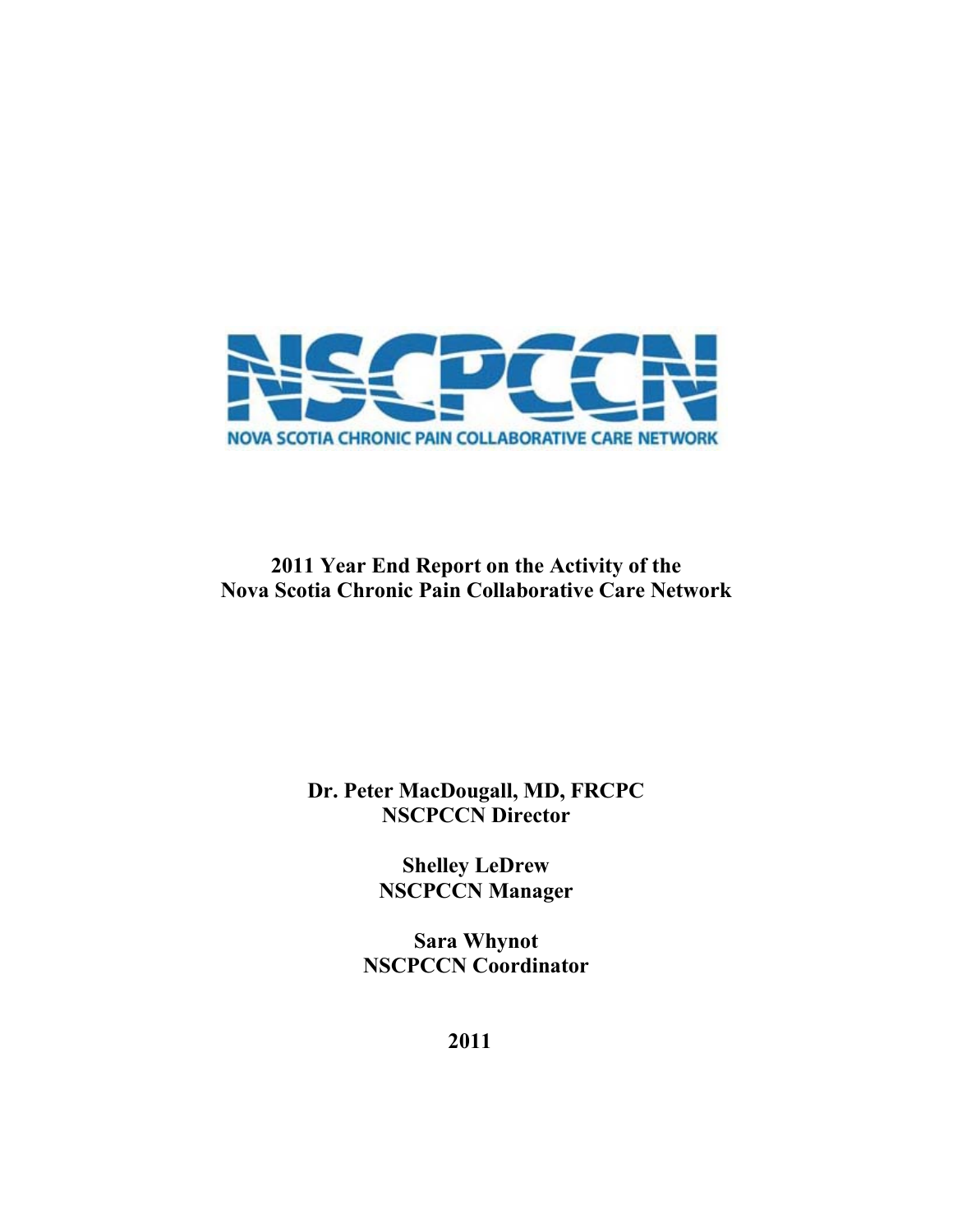

# **Table of Contents**

- A. Executive Summary
- B. Introduction
- C. Strategic Directions
	- 1. Continuing Professional Development
		- 1.1. Chronic Disease Management Stakeholder meetings
		- 1.2. Annual Workshop
			- 1.2.1 Mentor Development Workshop
			- 1.2.2 Mentor Mentee Workshop
		- 1.3. Atlantic Provinces Inter-Professional Pain Conference
		- 1.4. Preceptorship Development
		- 1.5. Nova Scotia Network Expansion/Inter-provincial expansion of program to Atlantic Canada
		- 1.6. Engagement with First Nations
	- 2. Clinical Support
		- 2.1. Regular Mentor/Mentee Contact
			- 2.1.1. Clinical case discussion
			- 2.1.2. Mentorship group meetings
		- 2.2. Mentors Group Meetings
	- 3. Knowledge Translation
		- 3.1 Participation in Knowledge Translation Research Projects
		- 3.2 Promotion of Relevant Guidelines and Literature via the NSCPCCN
		- 3.3 Develop a formal Knowledge Translation Strategy
	- 4. Quality Assurance and Research
		- 4.1. Mentor logs
		- 4.2. Development of strategic partnerships for research
		- 4.3. Satisfaction measurement for mentor/mentee
		- 4.4. Online evaluation forms
		- 4.5. Workshop evaluation forms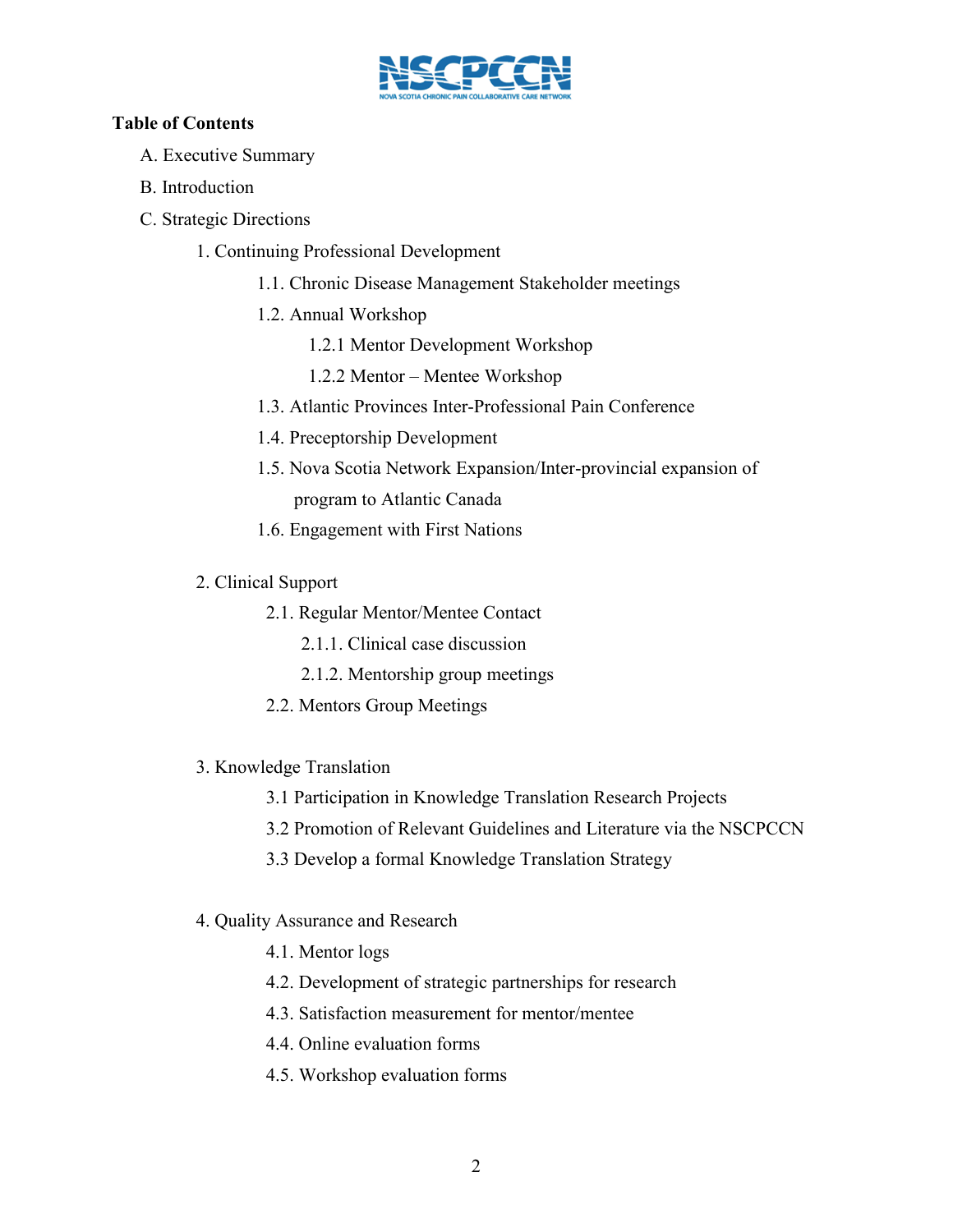

- 5. Communication Strategy
	- 5.1. Active portal containing webpage, blogs
	- 5.2. Adobe Connect
	- 5.3. Regular Mentor meetings
	- 5.4. Needs assessment
	- 5.5 Promotional Material/Endorsements

D. Appendix 1: Logics Model 2012-2013

- E. Appendix 2: Development Mentor Workshop Agenda 2011
- F. Appendix 3: Mentor/Mentee Workshop Agenda 2011
- G. Appendix 4: NSCPCCN Groups January 2011
- H. Appendix 5. NSCPCCN Mentees December 2011
- I. Appendix 6: Financial Statement 2011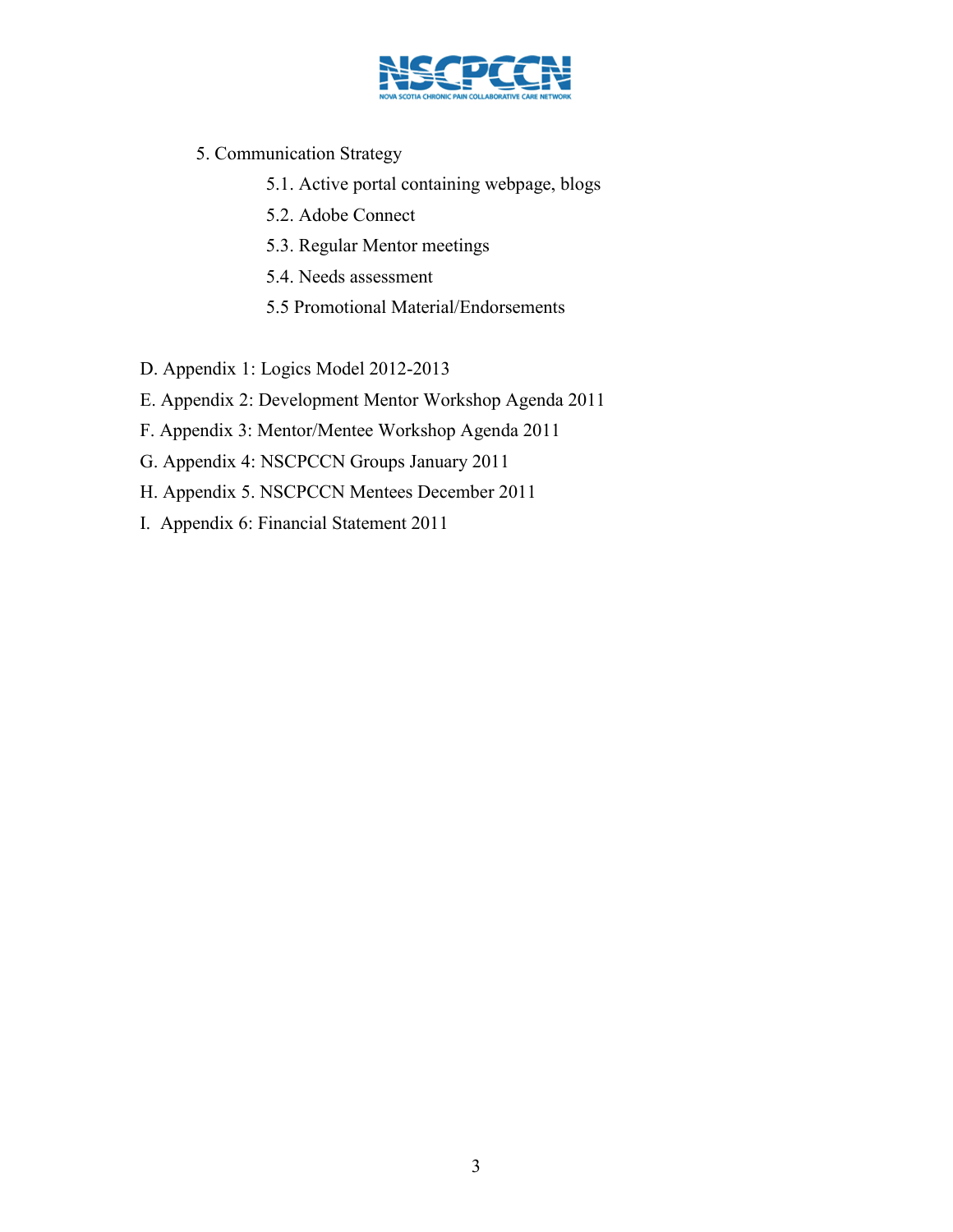

# **A. EXECUTIVE SUMMARY**

The NSCPCCN is a collaborative network providing a clinical and education knowledge transfer program designed to assist primary care practitioners (physicians, nurse practitioners, family practice nurses, and psychologists), physiotherapists and pharmacists in the management of chronic pain. The NSCPCCN consists of four components designed to provide continuing professional development, clinical support, knowledge transfer and quality assurance/ research. The following is a summary of the 2011 activity.

# **Continuing Professional Development**

- Annual mentor mentee training workshop held March 4  $\&$  5, 2011 with a large interdisciplinary group that included: 41 family physicians, 9 nurse practitioners, 4 pharmacists and 4 family practice nurses.
- x Educational session at Atlantic Provinces Inter-Professional Pain Conference
- Development of collaborative pain education preceptorship program
- Addition of 21 further mentors and mentees across Nova Scotia since March 2011
- Initial inter provincial mentorship established including the addition of 5 new members in Newfoundland, 1 in New Brunswick, 2 in Ontario, and 10 new members in Alberta
- Initiative with First Nations Community

# **Clinical Support**

- Regular mentor mentee contact established
- Effective mentor/mentee communication strategies established
- Participation of mentors and mentees in ongoing clinical conversations
- Mentors and mentees meeting targets and expectations agreed upon at the annual workshop

# **Knowledge transfer**

- Participation in knowledge translation research projects: 2 Canadian Institutes of Health Research (CIHR) grants- 1 funded, 1 pending
- Development of portal for ongoing clinical discussions including searchable list of relevant resources, Wiki and password protected link to database. Portal will be interprovincial and provide a platform for national development
- Promotion of NSCPCCN at National and International conferences
- Establishment of National/International audience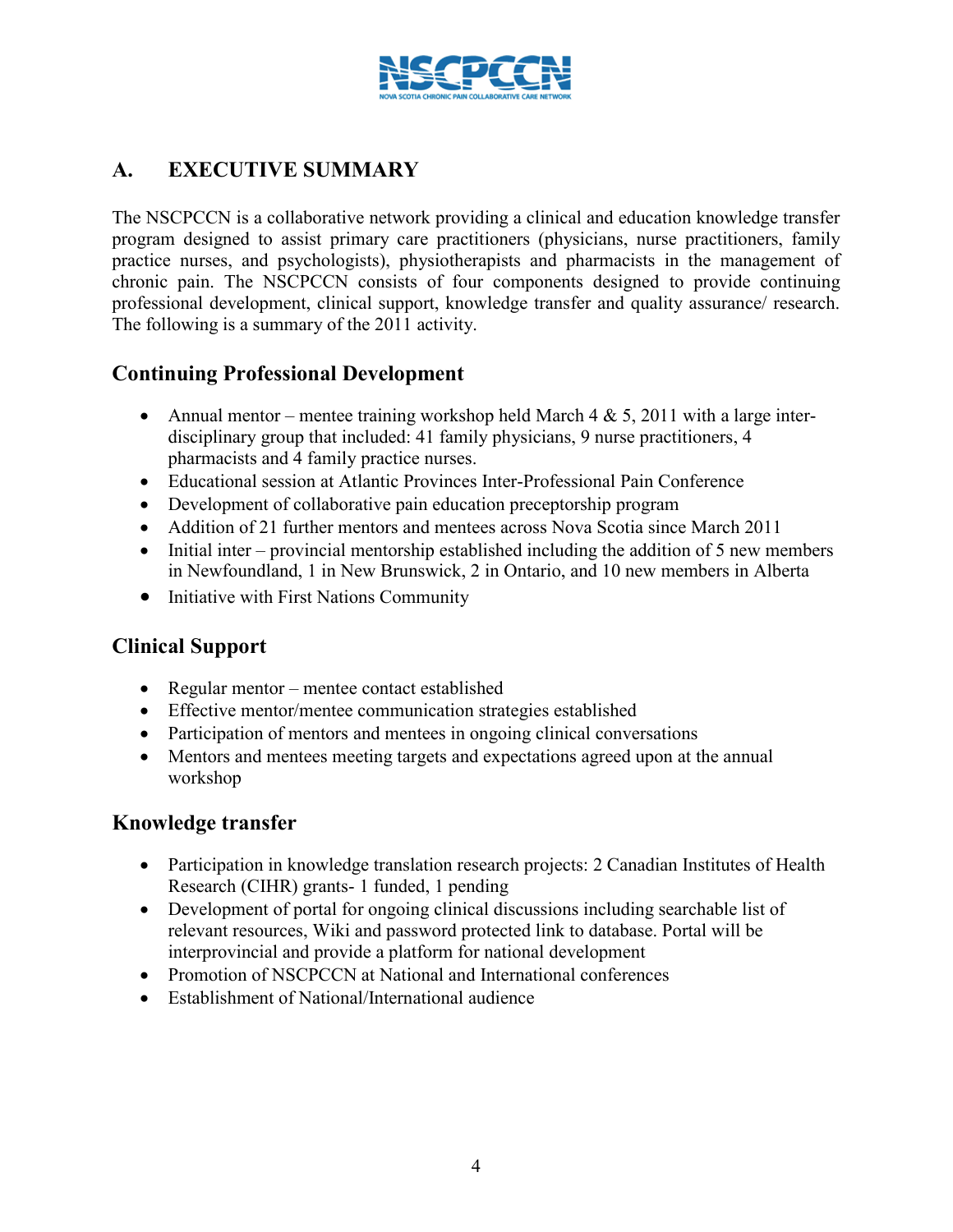

# **Quality Assurance/Research**

- Mentor log development and utilization
- Mentee online evaluation survey
- Development of strategic partnerships for research
- Online evaluation forms for mentors and mentees
- $\bullet$  Workshop evaluation

# **Communication Strategy**

- Active portal containing webpage, blogs, audio/visual archive and Wiki feature in production
- Adobe Connect™ purchased to facilitate communication
- Regular mentor meetings
- Needs assessment
- Promotional material renewed
- Endorsements from the College of Physicians and Surgeons of Nova Scotia, Nova Scotia College of Family Physicians and the Nurse Practitioner Association of Nova Scotia obtained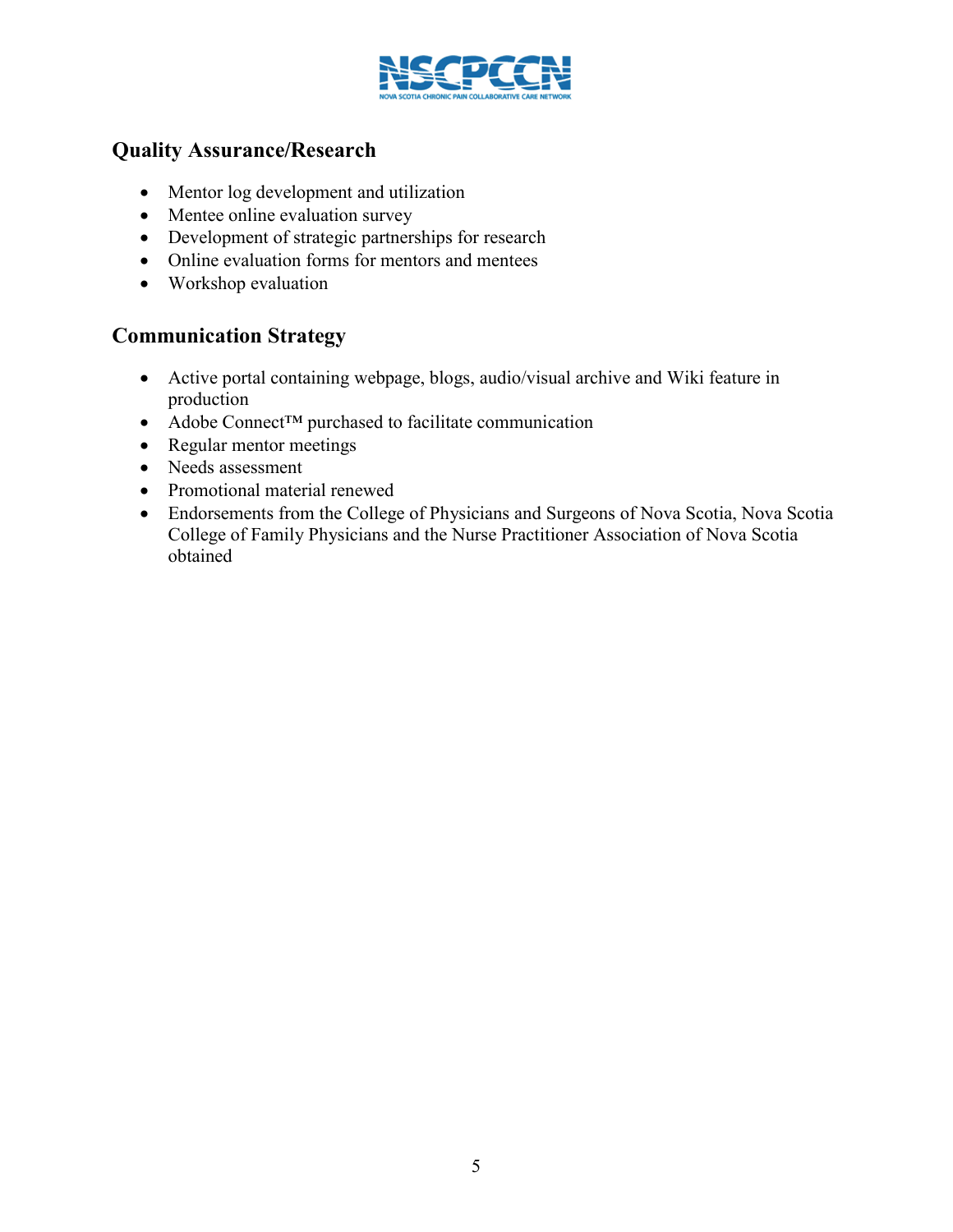

# **B. INTRODUCTION**

The Nova Scotia Chronic Pain Collaborative Care Network (NSCPCCN) is a communication partnership linking primary health care providers to chronic pain and addiction specialists. The mission is to provide improved chronic pain management at the primary care level by providing clinical resource support and education. This in turn builds capacity within the health care system and provides improved pain management to patients in their own community. The network is a collaborative network providing a clinical and education knowledge transfer program designed to assist primary care practitioners (physicians, nurse practitioners, family practice nurses, physiotherapists, psychologists, and pharmacists) in the management of chronic pain. The NSCPCCN consists of four components designed to provide continuing professional development, clinical support, knowledge transfer and quality assurance/research.

As the Department of Health and Wellness begins to collaborate with stakeholders to implement the "Better Care Sooner" health care plan, there are potential opportunities for the NSCPCCN to build upon our continued innovative work. By providing a link to health care professionals who are interested in providing best practice management of chronic disease, the development of new networks could assist those individuals suffering from chronic disease to receive treatment in a timely and effective manner.

# **C. STRATEGIC DIRECTIONS**

# **1. Continuing Professional Development (CPD)**

# **1.1 Chronic Disease Management Stakeholder Meetings**

On Thursday, March 3, 2011 the Nova Scotia Chronic Pain Collaborative Care Network (NSCPCCN) and the CDHA Department of Family Practice held a meeting with stakeholders from Department of Health and Wellness Primary Care division, Mental Health, Rheumatology, and Immune Modulated Diseases to explore networking for management of Chronic Disease. Dr. Peter MacDougall, NSCPCCN Director and Dr. Michael Cord, Director of the Medical Mentoring for Addictions and Pain (MMAP) network in Ontario, facilitated this informal discussion. The goal of the meeting was to identify potential networking opportunities that may be applicable to the management of chronic disease in our society.

In follow – up to the stakeholders meeting a strategic planning session was held on June 16, 2011. Representatives from CDHA Family Medicine, Mental Health, addictions and the Department of Health and Wellness Primary Care division were present. The following initiatives were identified as potential building blocks for further network development: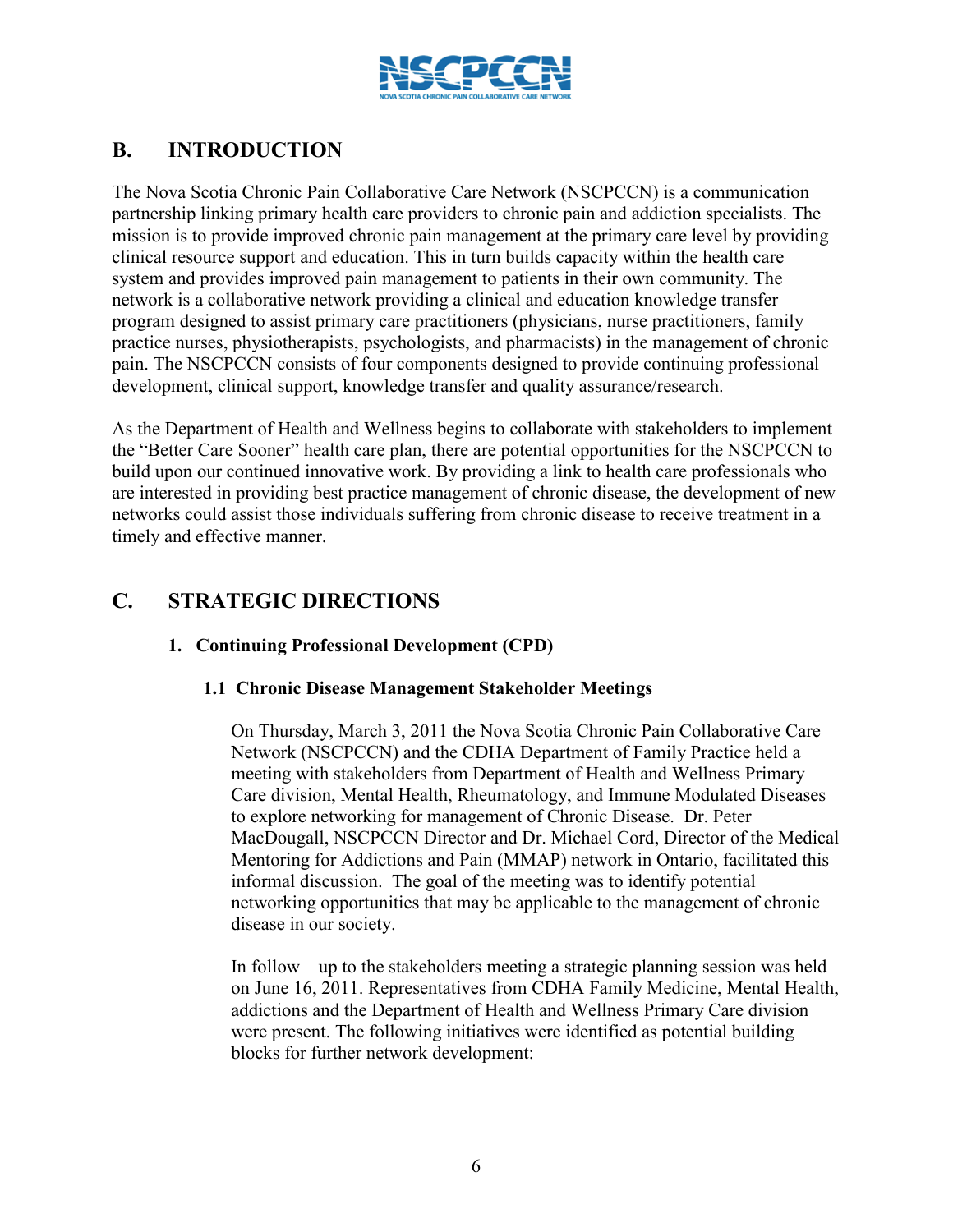

- x Mental Health Network
- Immune Modulated Disease/Rheumatology/Dermatology Network

Both of these natural clusters of healthcare were seen as disciplines where a network model could be a valuable asset to those professionals who manage these conditions. In addition, approaches to funding development were also discussed.

# **1.2 The NSCPCCN Annual Workshop**

The NSCPCCN annual workshop was divided into two parts:

#### **1.2.1. The Mentor Development Workshop**

The Mentor Development Workshop was held on Friday, March 4, 2011. The workshop is designed to provide an introduction to mentoring for physicians identified as experts in the field of pain management. Dr. Michael Cord and Dr. Peter MacDougall presented an introduction to mentoring to the group. The eight mentors, Dr. Raed Azer (Cape Breton), Dr. Maureen Allen (Antigonish/Truro), Dr. Tena Frizzle (Amherst), Drs. Andrea Rideout, John Fraser, and Lianne Yoshida (Halifax), and Drs. Iona Wile and Cathy Mountford (Wolfville) all attended the workshop. Members found it was very helpful in gaining knowledge on the mentor process (Figure 1, Appendix 1).

# **Figure 1**



# **2011 NSCPCCN March Workshop Talk Evaluations**

**Workshop Talks**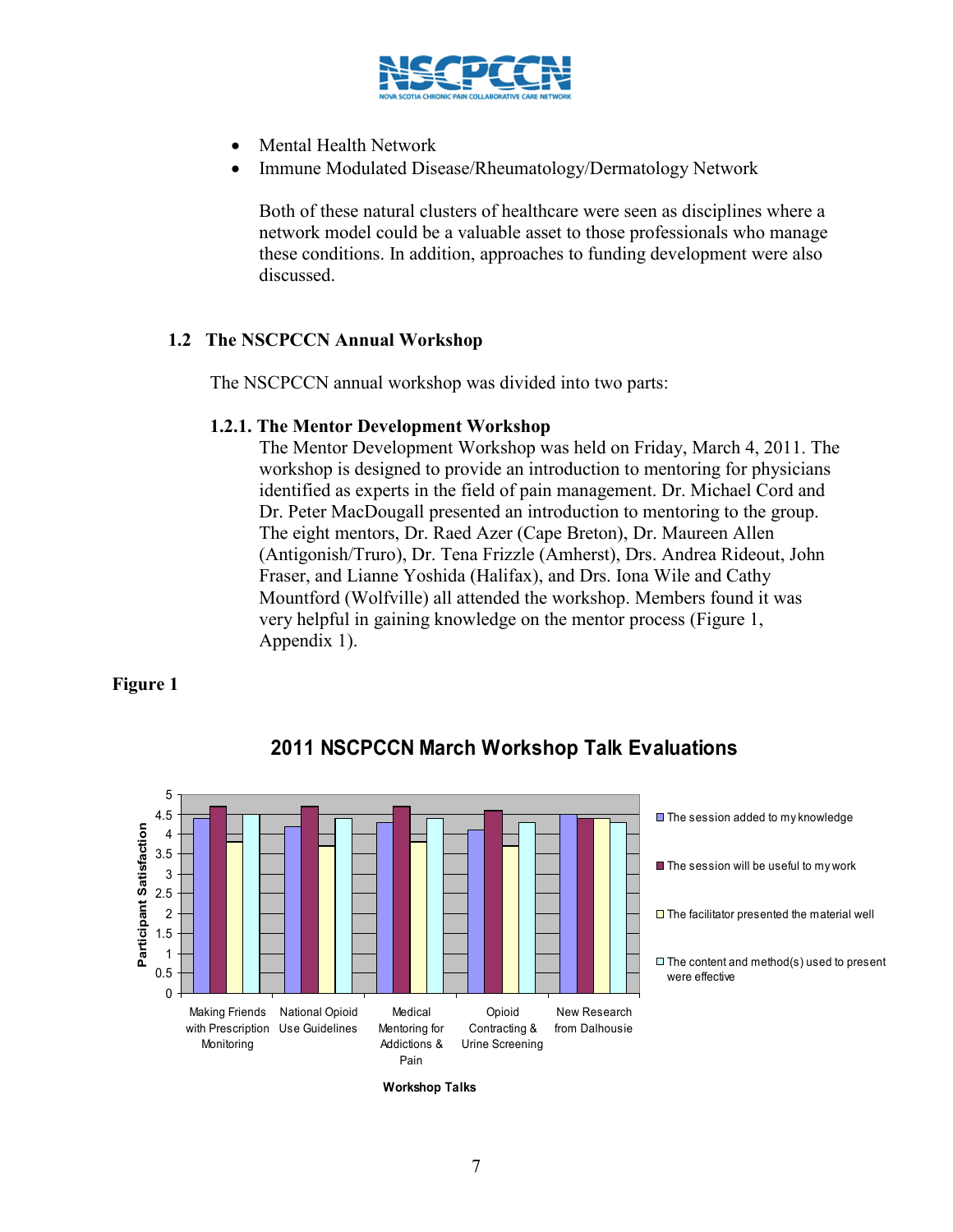

# **1.2.2 Mentor/Mentee Workshop**

The Mentor/Mentee Workshop was held the following day March 5, 2011. The theme of this workshop was Opioid Management and Pain and was held for all current and new members of the network. The topics discussed included:

- **Medical Mentoring for Addictions and Pain**
- Contracting and Urine Screening
- Acetaminophen and Opioid Prescribing
- The Effect of an Educational Intervention on Meperidine Prescribing
- National Survey on Opioid Management in Primary Care
- **Make Friends with the Prescription Monitoring Program**

Dr. Andrea Furlan was the keynote speaker for the workshop. She presented an update on the National Opioid Use Guideline Group. Dr. Furlan played an instrumental part in the development of the Canadian Guideline for Safe and Effective Use of Opioids for Chronic Non-Cancer Pain by the National Opioid Use Guideline Group.

The NSCPCCN is the first inter-disciplinary group in Canada and this was reflected in the workshop attendance. There were 41 family physicians, 8 of whom are network mentors and the mentees included 9 nurse practitioners, 4 pharmacists and 4 family practice nurses (Figure 2, Appendix 3).



# **Figure 2**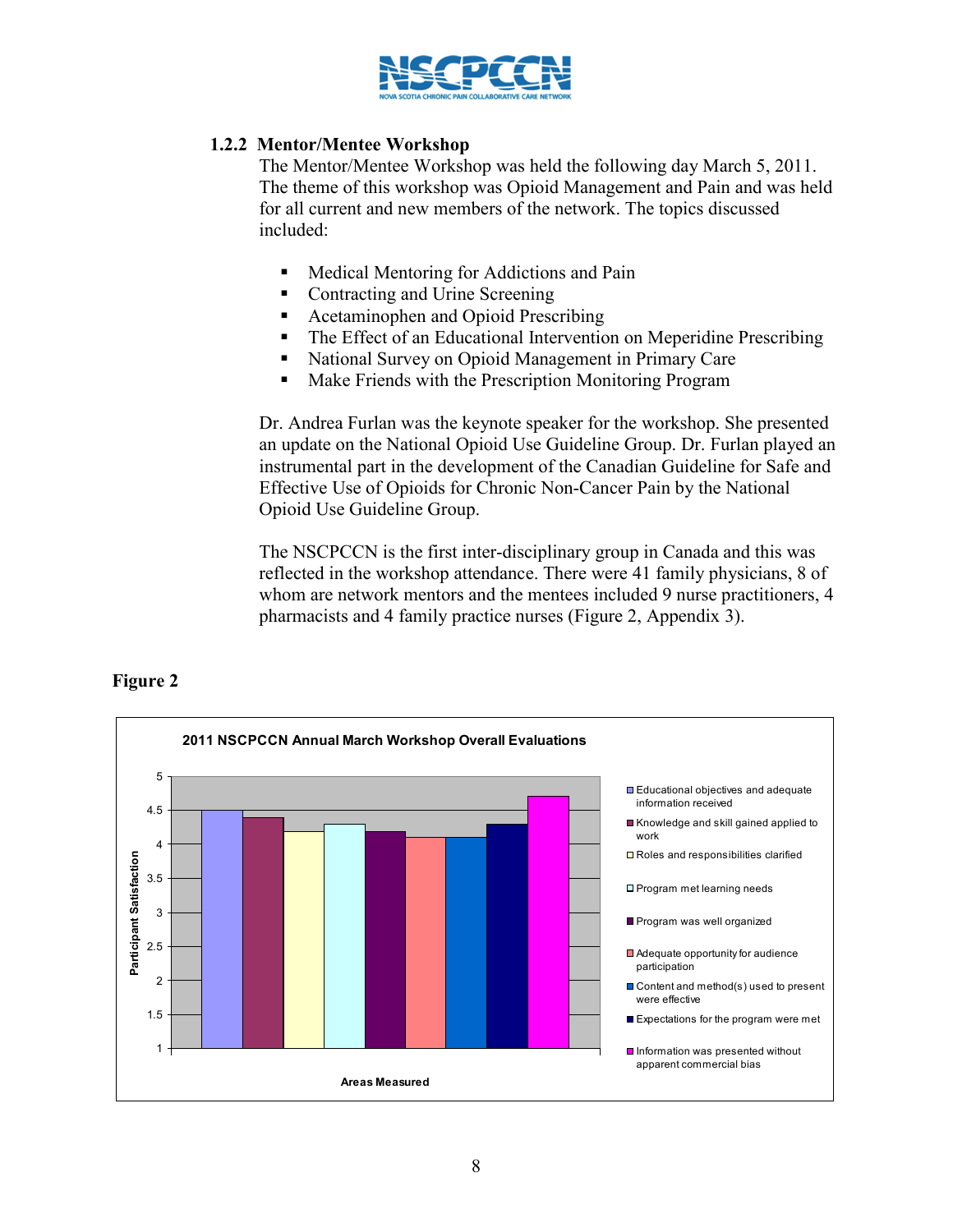

## **1.3 Atlantic Provinces Inter-Professional Pain Conference**

The NSCPCCN strongly recommend participants partake in any pain related education sessions that may occur throughout the year. One such event is the Atlantic Provinces Inter-Professional Pain Conference which is held in Halifax every fall. The conference was held on September 30 and October 1, 2011. The network this year sponsored a session with **Dr. Mark Ware** as a guest speaker. Dr. Ware is a family physician and Associate Professor in Family Medicine and Anesthesia at McGill University. He is the Director of Clinical Research of the Alan Edwards Pain Management Unit at the McGill University Health Centre, co-Director of the Quebec Pain Research Network, and Executive Director of the non-profit Canadian Consortium for the Investigation of Cannabinoids. He presented **Cannabinoids in Primary Care: "Breaking the Taboos of a Fact of Life"**. The talk was well received with 40 people in attendance. In addition to this meeting, the network placed a booth in the exhibitors' area of the conference for exposure of the network resulting in the recruitment 7 new members.

#### **1.4 Preceptorship Development**

Preceptorship has been identified as a key component of the development of pain management leadership and expertise in the community. The NSCPCCN recommends that all mentors complete a pain preceptorship through CDHA. The current preceptorship is under review. The NSCPCCN has been asked to lead the revision of the pain preceptorship and will develop a modular preceptorship program which will be responsive to the needs of the practitioner. The modules will cover areas including but not limited to Pharmacology, Pain and Addictions, Self-Management, Methadone Management for Chronic Pain and Interventional Modalities.

**1.5 Nova Scotia Network Expansion/Inter-provincial Expansion to Atlantic Canada**  Since March 2011 the NSCPCCN has increased in numbers from 58 to 100. In addition, there are currently members from both Newfoundland and New Brunswick, and we have had interest from Prince Edward Island. Formal discussions with all 3 provinces will be held early in 2012. Quebec has also expressed interest in forming a network and has asked the NSCPCCN for assistance with this. In addition, the network has been contacted by Dr. Judith Hunter who teaches pain management at the University of Toronto and the University of Alberta. She is enrolling 10 students from the University of Alberta Certificate in Pain Management Program and herself in the NSCPCCN. She is collaborating with the NSCPCCN to build an interprovincial pain mentoring network.

Please refer to Appendix 4 and 5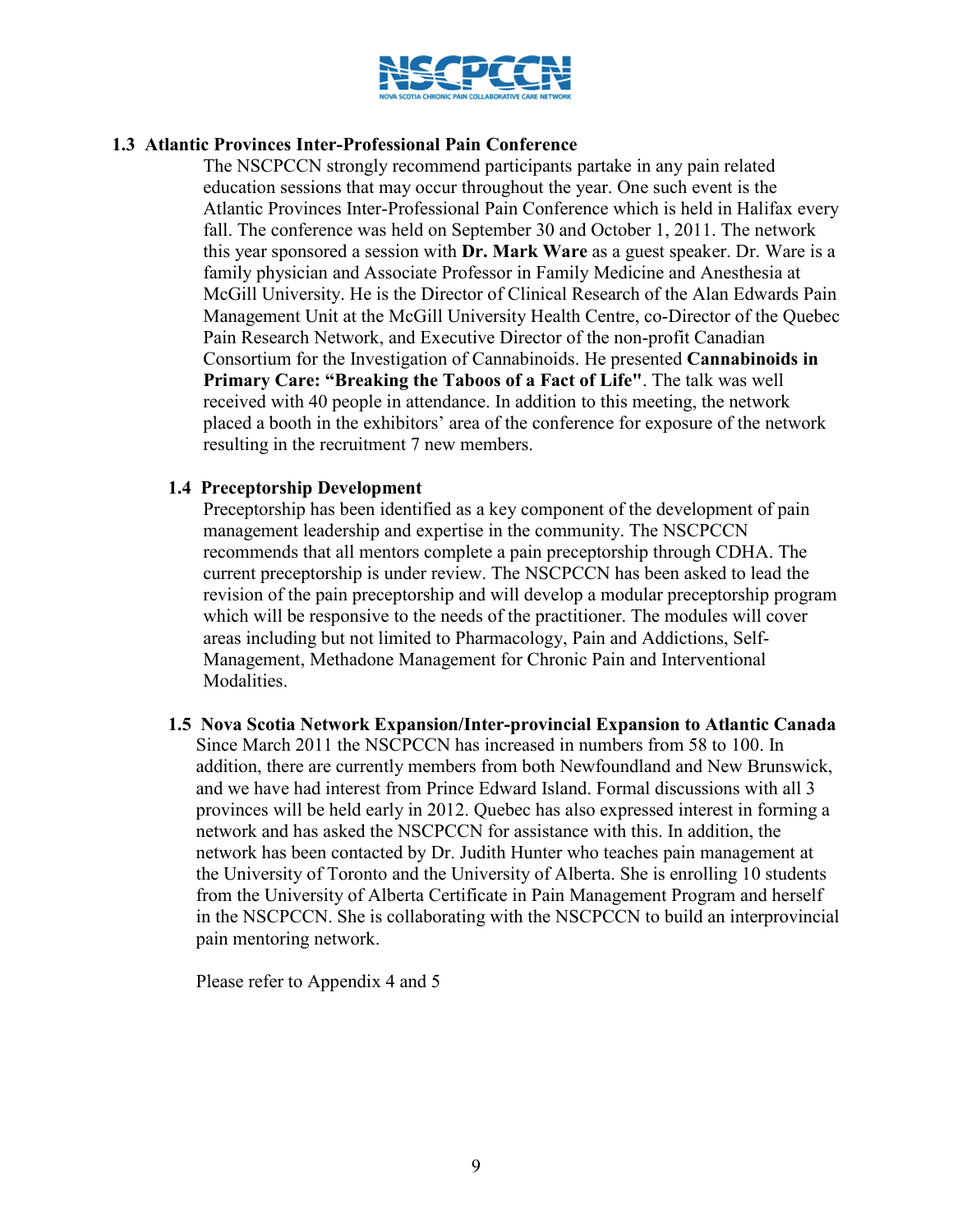

## **1.6 Engagement with First Nations**

The NSCPCCN recognizes the unique challenges faced by special populations in our province when seeking pain care. To that end, the NSCPCCN has begun an initiative to engage our First Nations communities. We have developed a collaborative relationship with the Nova Scotia Prescription Monitoring Program (NSPMP). Dr. MacDougall has given joint presentations in Waycobah and Pictou Landing First Nations with the NSPMP. A second joint presentation to the Waycobah First Nations leadership was held on December 14, 2011.

#### **2. Clinical Support**

#### **2.1 Regular Mentor/Mentee Contact**

Each group activity is comprised of a number of components/activities:

#### **2.1.1 Clinical case discussions:**

Engagement in clinical conversations via on-line case discussions promotes the learning of the network members and allows a multi-discipline collaboration among colleagues. Some of the issues discussed through these on-line discussions were:

- Conversion of medications
- **Myofascial pain with injection therapy**
- **Narcotic induced hyperalgesia**
- Acute low back pain
- Geriatric narcotics
- Drug therapies and side effects
- Medical marijuana
- **Medication coverage for those on social assistance**

# **2.1.2 Mentorship group meetings**

Each network group met 2-3 times this year. The dates and topic of each meeting was determined at the annual Mentor/Mentee Workshop held in March. This year there has been a variety of topics discussed among the groups such as:

- **drug diversion**
- adjuvants/non-opioids
- methadone for malignant and non-malignant pain
- hyperalgesia
- topical agents
- physiotherapy in chronic pain
- myofasical pain with injection therapy
- $\blacksquare$  medication compounding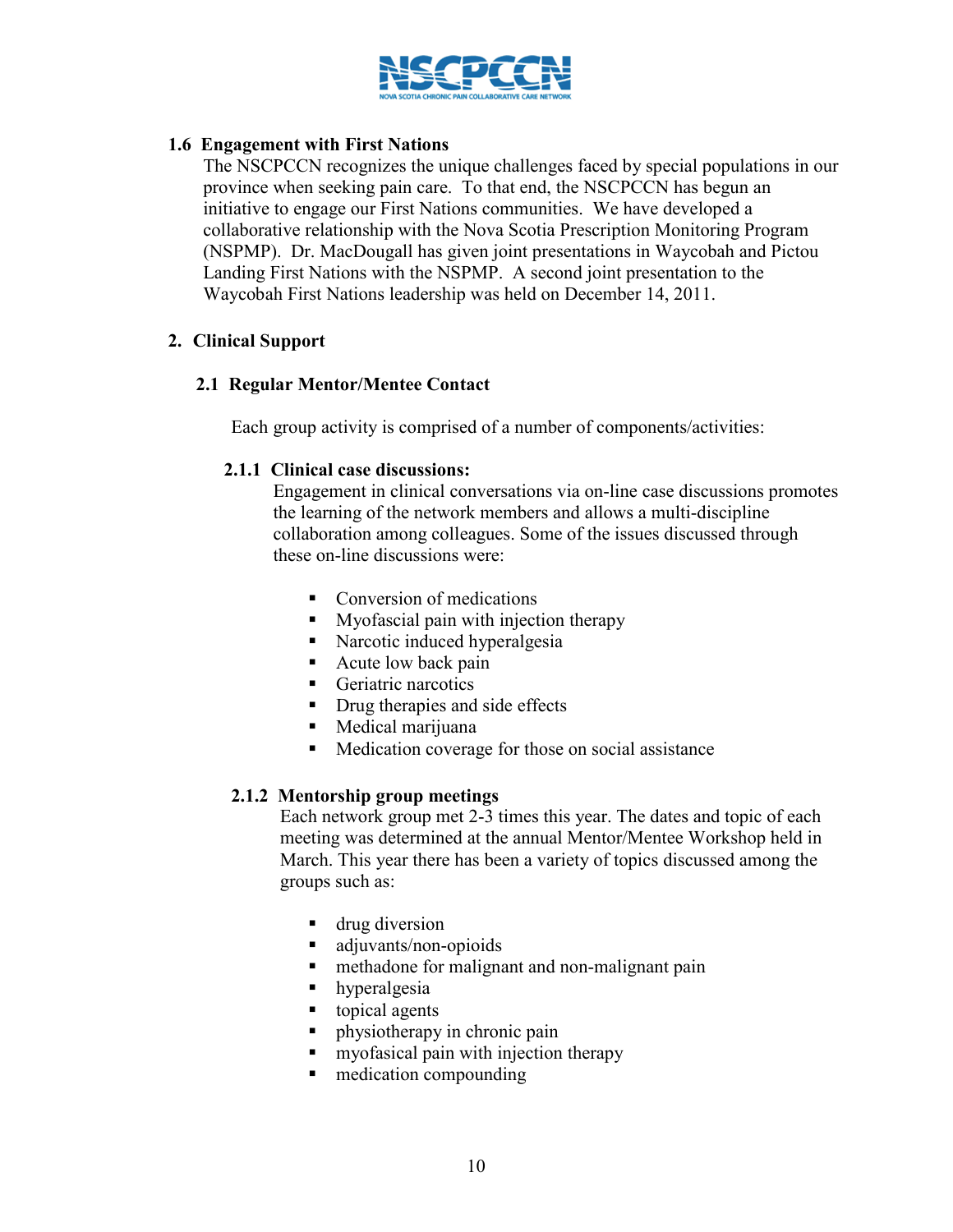

#### **2.2 Mentors group meetings**

It was recognized at a mentor meeting held on September 30, 2011 that the network mentors required support as a group itself. Through the use of Adobe

Connect software, another mentor meeting was held on November 16, 2011. At this meeting, a discussion was held on what barriers each mentor faced in his or her group. The common response from this was how one keeps the ideas and discussions within their groups new, fresh and exciting. Attendance by the director and manager of the NSCPCCN to group meetings in Amherst, Truro and Wolfville were also well received.

# **3. Knowledge Translation**

#### **3.1 Participation in Knowledge Translation Research Projects**

Arun Radhakrishnan is a Family Physician and MSc candidate at the University of Toronto. He is currently studying how members of the networks use various kinds of communications technologies to communicate, interact and work with each other. This work will help us to understand how we can better support the process by which members work together.

Dr. Peter MacDougall is listed as a Knowledge User in a Canadian Institutes of Health Research (CIHR) operating grant submitted by Dr. Andrea Furlan titled: "My Opioid Manager" - A tool for patients with chronic non-cancer pain considering treatment with opioids.

In addition, approval for funding for another CIHR grant has been awarded for a Knowledge Synthesis Grant titled: "A systematic review of long-term use of opioids for chronic non-cancer pain". Dr. Andrea Furlan is the Primary Investigator, and Dr. MacDougall is a Knowledge User.

An application for a research project titled: "Mentorship in chronic pain: implementation and evaluation of a clinical knowledge transfer program" is in development for submission in 2012. Dr. Mark Ware is the Primary Investigator and Dr. MacDougall is a Co-investigator.

#### **3.2 Promotion of Relevant Guidelines and Literature via the NSCPCCN**

The network promotes the Canadian Guideline for Opioid Use for Chronic Pain as well as the Centre for Addiction and Mental Health (CAMH) Opioid dependence treatment core course in addictions.

The network has presented to various groups and events throughout the year:

- 2011 Spring Forum for Primary Health Care and the District Department of Family Practice
- 2011 Canadian Pain Society Annual Conference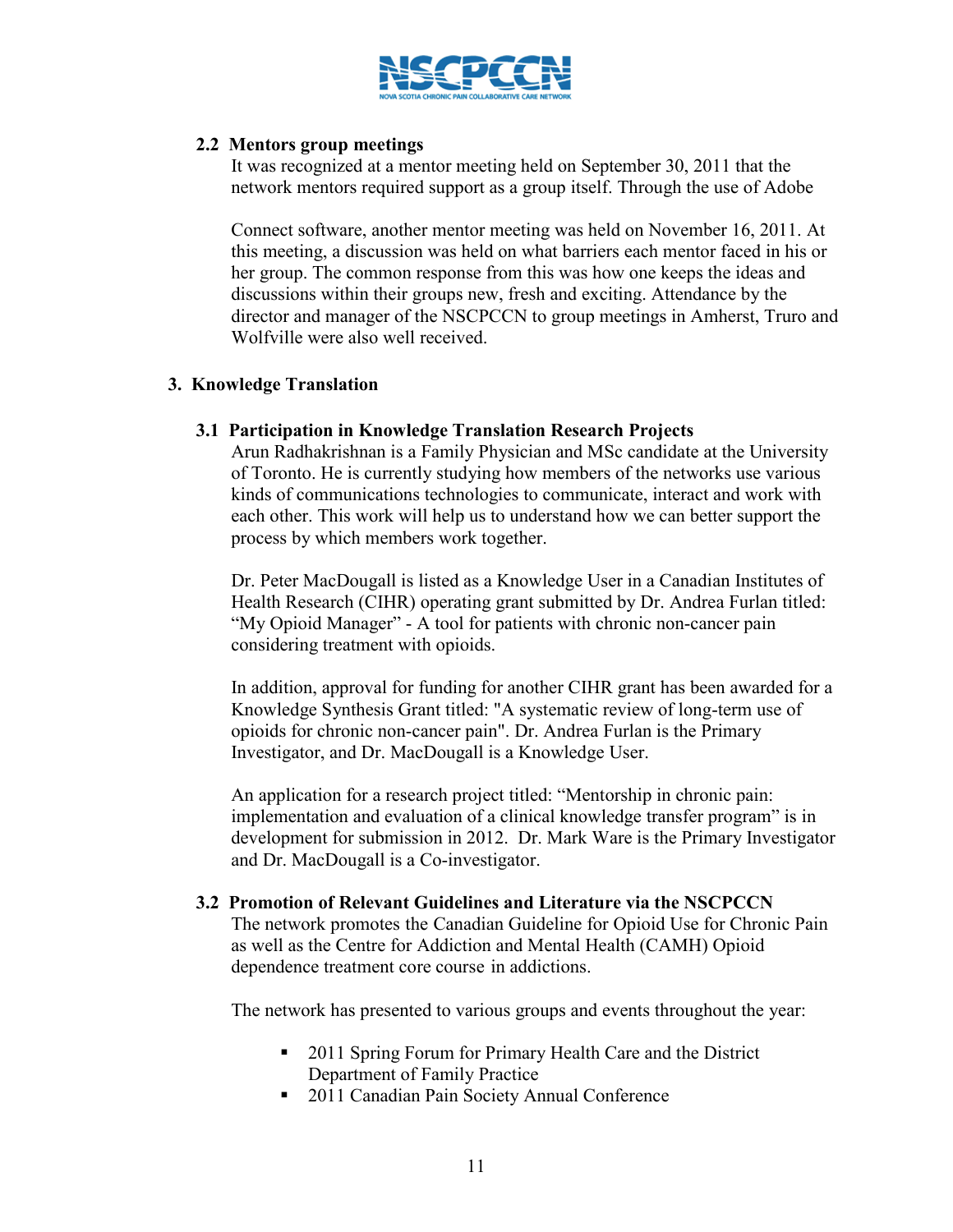

- 2011 Dalhousie Fall Refresher
- 2011 CDHA Quality Week
- Ground Rounds Department of Anesthesia, Sudbury, Ontario
- Grand Rounds McGill Pain Clinic, Montreal, Quebec
- **Truro Pain Day**
- **Valley Pain Day**
- **Doctors Nova Scotia**
- Chronic Pain Support Group

Abstracts have also been submitted for the 2012 Canadian Pain Society Conference and the 2012 Canadian Conference on Medical Education.

#### **3.3 Development of a formal Knowledge Translation strategy**

The network is continuing to enhance the website, and in the New Year will expand to an on-line portal linking with the Ontario Medical Monitoring Addiction and Pain (MMAP) portal which will provide a regional and national presence.

#### **4. Quality Assurance and Research**

#### **4.1 Mentor Logs**

Mentor logs are submitted by each mentor following their group meetings which are held 2-3 times annually. They include the title of the topic discussed, preparation time, duration of the meeting and the attendees.

#### **4.2 Development of strategic partnerships for research**

The targets for research partnerships are Community Health and Epidemiology (CH&E) and Canadian Guideline for Opioid Use for Pain.

#### **4.3 Satisfaction measurement for mentor and mentee**

The network is developing an online tool, to be utilized through a portal, for the measurement of the network's mentor and mentee satisfaction.

#### **4.4 Online evaluation forms**

Through the use of a portal, evaluation forms will be collected electronically. This will allow the NSCPCCN to move from the current paper-based system.

#### **4.5 Workshop evaluation forms**

Workshop evaluation forms will be collected electronically through the use of a portal. This will allow the NSCPCCN to move from the current paper-based system.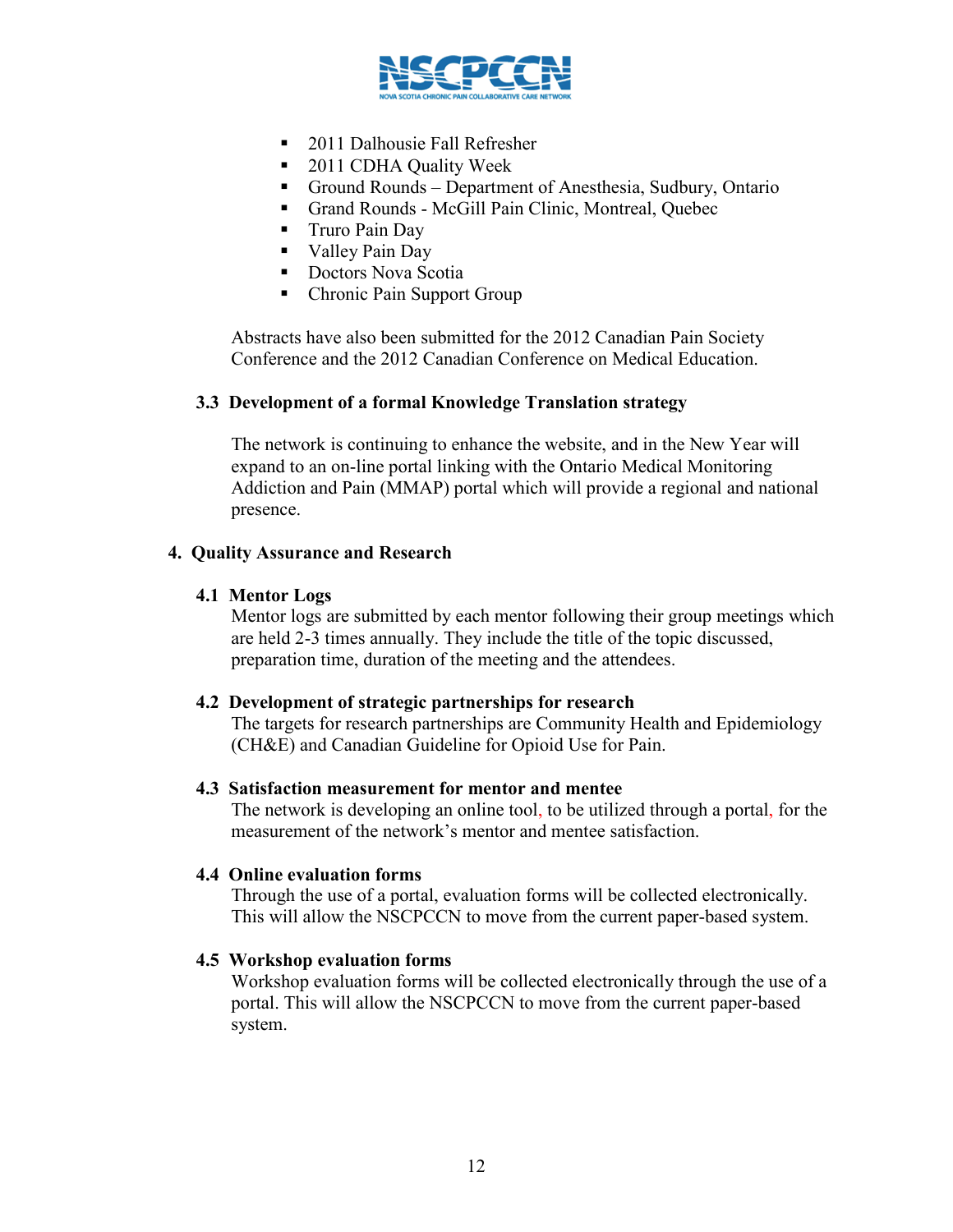

## **5. Communication Strategy**

#### **5.1 Portal**

The portal will contain **webpage, blogs, audio/visual archive and Wiki feature.** It will allow the network to have a range of educational sessions, literature, case discussions, and research opportunities available to its members. It will also allow the members to be able to connect with their provincial counterparts more readily and efficiently.

# **5.2 Adobe Connect**

The Adobe Connect is a web conferencing solution for web meetings, eLearning, and webinars software. It enables the network to collaborate effectively with colleagues not only within Nova Scotia but across Canada.

#### **5.3 Regular mentor meetings**

Adobe Connect ensures easy meeting access for all network members. Mentor meetings occur 3-4 times annually. Discussions on mentoring and ways to keep group dynamics active are some of the topics reviewed this year.

#### **5.4 Needs assessment**

The use of a portal will assist the network in identifying and measuring the needs of its members.

# **5.5 Promotional material/Endorsements**

In September, the network had updated its' communication material and purchased a banner which is used at conferences and workshops. In addition, the NSCPCCN has been granted endorsements from a number of key stakeholders including:

- College of Physicians and Surgeons of Nova Scotia
- Nurse Practitioners Association of Nova Scotia
- Nova Scotia College of Family Physicians

Of note, early in 2012 the network will meet with the Nova Scotia College of Pharmacists and the Nova Scotia College of Registered Nurses to request endorsements.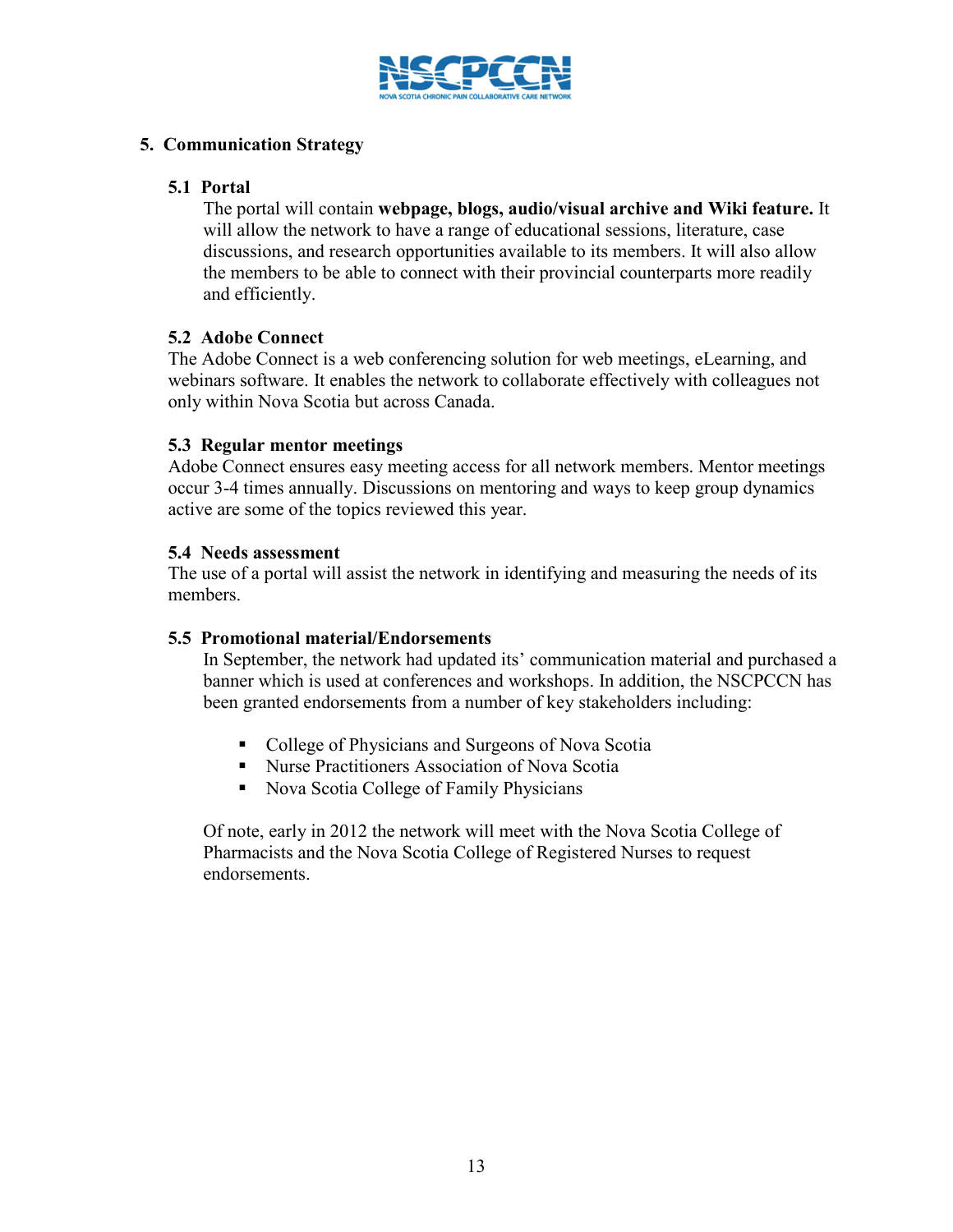

# **NSCPCCN LOGIC MODEL 2012-2013**

|                                                                  | <b>Target Participants</b> | Input                                                                                                                                                                                                           | Output                                                                                                                                                                                                                               | <b>Output Measurement</b><br><b>Tools/Targets</b>                                                                                                                                                                                             |
|------------------------------------------------------------------|----------------------------|-----------------------------------------------------------------------------------------------------------------------------------------------------------------------------------------------------------------|--------------------------------------------------------------------------------------------------------------------------------------------------------------------------------------------------------------------------------------|-----------------------------------------------------------------------------------------------------------------------------------------------------------------------------------------------------------------------------------------------|
| Continuing<br><b>Professional</b><br><b>Development</b><br>(CPD) | PCP <sup>1</sup>           | 1. Time: Mentor/mentee<br>2. Mentor Training<br>3. Logistic Support<br>4. Financial<br>5. Personnel                                                                                                             | 1 Annual Workshop/Fall<br>Conference speaker<br>2. Preceptorship development<br>3. Nova Scotia Network<br>Expansion/Inter-<br>provincial expansion of<br>mentor – mentee program<br>to Atlantic Canada                               | 1. Mentor training workshop<br>2. Mentee training workshop<br>3. Addition of new members<br>4. Collaborative preceptorship<br>pain education program<br>5. Inter-provincial mentorship<br>6. Addition of mentorship<br>outside of Nova Scotia |
| <b>Clinical</b><br><b>Support</b>                                | <b>PCP</b>                 | 1. Time: Mentor/mentee<br>communication<br>2. Website development<br>- Ongoing<br>3. Logistic Support<br>4. Financial<br>- Mentor<br>compensation<br>- Website<br>development<br>and management<br>5. Personnel | 1. Regular mentor/mentee<br>contact<br>2. Effective mentor/mentee<br>communication strategies<br>3. Participation of mentors<br>and mentees in ongoing<br>clinical conversations<br>utilizing multimodal<br>communication strategies | 1. Mentor logs<br>2. Annual survey of mentees<br>3. Mentors and mentees meet<br>targets and expectations<br>agreed upon at workshop<br>4. Regular Mentor Group<br>meetings                                                                    |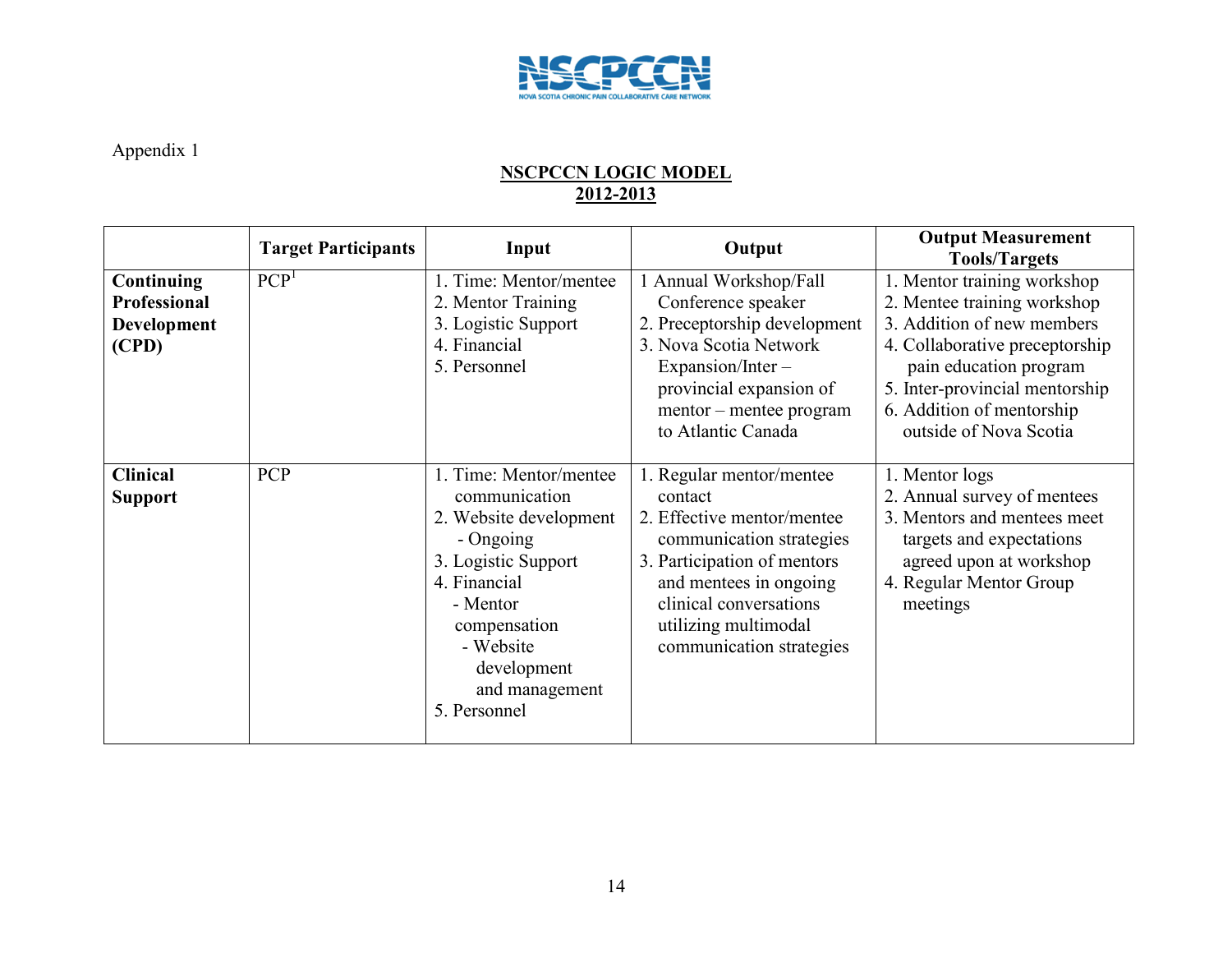

|                                                    | <b>Target Participants</b>                                                                           | Input                                                                                         | Output                                                                                                                                                                                                                    | <b>Output Measurement</b><br><b>Tools/Targets</b>                                                                      |
|----------------------------------------------------|------------------------------------------------------------------------------------------------------|-----------------------------------------------------------------------------------------------|---------------------------------------------------------------------------------------------------------------------------------------------------------------------------------------------------------------------------|------------------------------------------------------------------------------------------------------------------------|
| Knowledge<br><b>Translation</b>                    | 1. PCP-Network<br>Members                                                                            | 1. Logistic support<br>2. Financial<br>3. Personnel                                           | 1. Participation in Knowledge<br><b>Translation Research</b><br>projects<br>2. Promotion of relevant<br>guidelines and literature via<br>the NSCPCCN<br>3. Develop a formal KT<br>strategy                                | 1. Funded grant proposals as<br>knowledge users<br>2. KT strategy report to the<br><b>Steering Committee</b>           |
| Quality<br><b>Assurance and</b><br><b>Research</b> | 1. PCP<br>2. Healthcare<br>Utilization                                                               | 1. Logistic Support<br>2. Development of<br>Research/QA tools<br>3. Financial<br>4. Personnel | 1. Mentor logs<br>2. Development of strategic<br>partnerships for research<br>i.e. graduate student<br>3. Satisfaction measurement<br>for mentor and mentee<br>4. Online evaluation forms<br>5. Workshop evaluation forms | 1. Mentor time determination<br>for payment - logs<br>2. Mentee online evaluation<br>survey<br>3. Workshop evaluations |
| Communication<br><b>Strategy</b>                   | 1. Network<br>members<br>2. Regional and<br>national networks<br>3. Members of<br>affiliated network | 1. Financial<br>2. Development cost<br>3. Ongoing annual fee                                  | 1. Active portal containing<br>webpage, blogs,<br>audio/visual archive<br>feature, Wiki feature<br>2. Adobe Connect<br>3. Regular Mentor meetings<br>4. Needs assessment                                                  |                                                                                                                        |

1. Primary Care Providers: Family physicians, Nurse practitioners, Family practice nurses, Physiotherapists, Psychologists and Pharmacists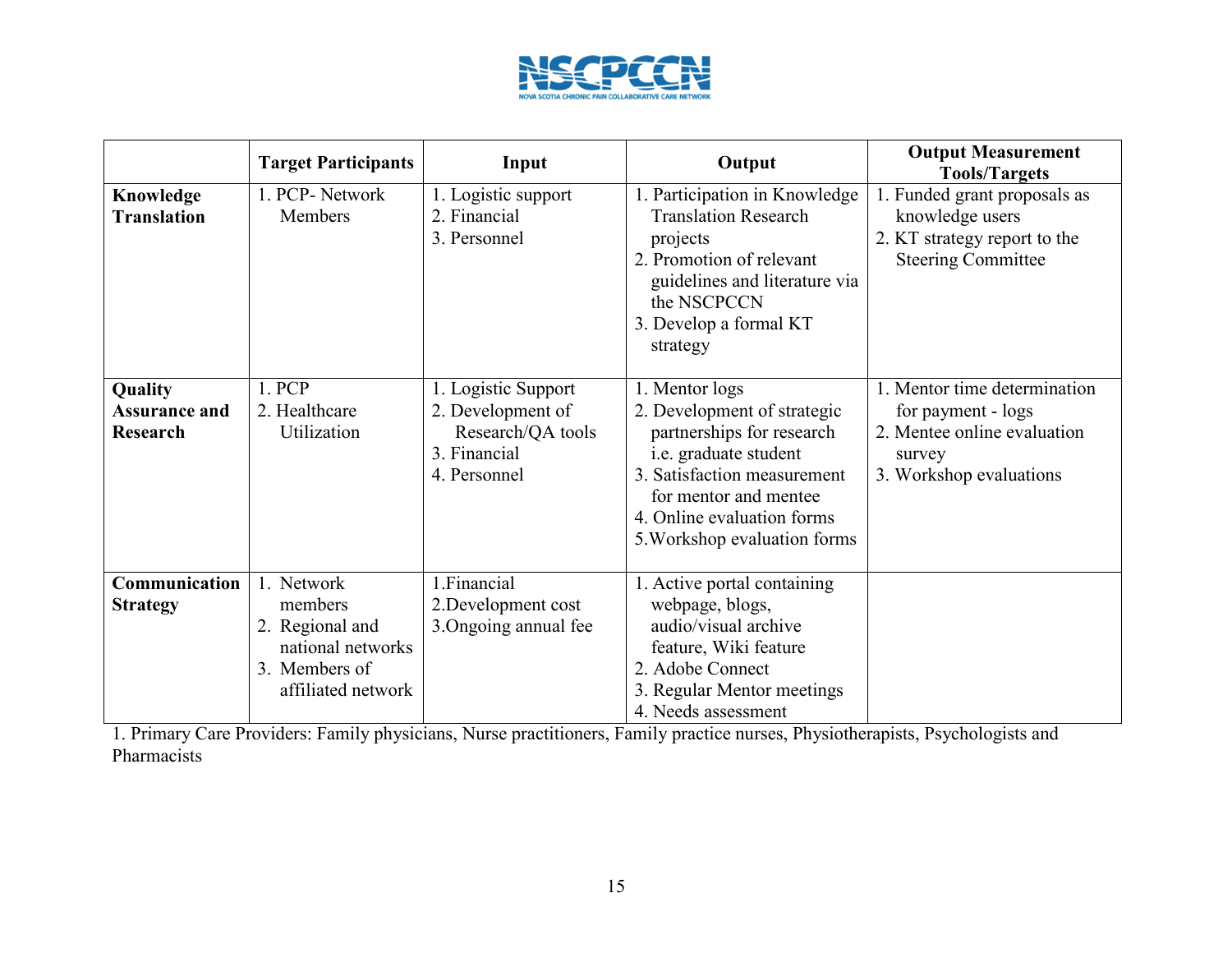

# **NSCPCCN Annual Mentors Workshop Dalhousie University Club March 4, 2011 1600 - 2000**

- 1600 1630 Welcome and Brief Review of NSCPCCN - Dr. Peter MacDougall
- 1630 1800 Introduction to Mentoring - Dr. Michael Cord
- 1800 1845 Working Dinner Mentoring in Small Groups
- 1845 1945 Interactive Discussion Mentoring for Pain and Addiction
- 1945 2000 Wrap Up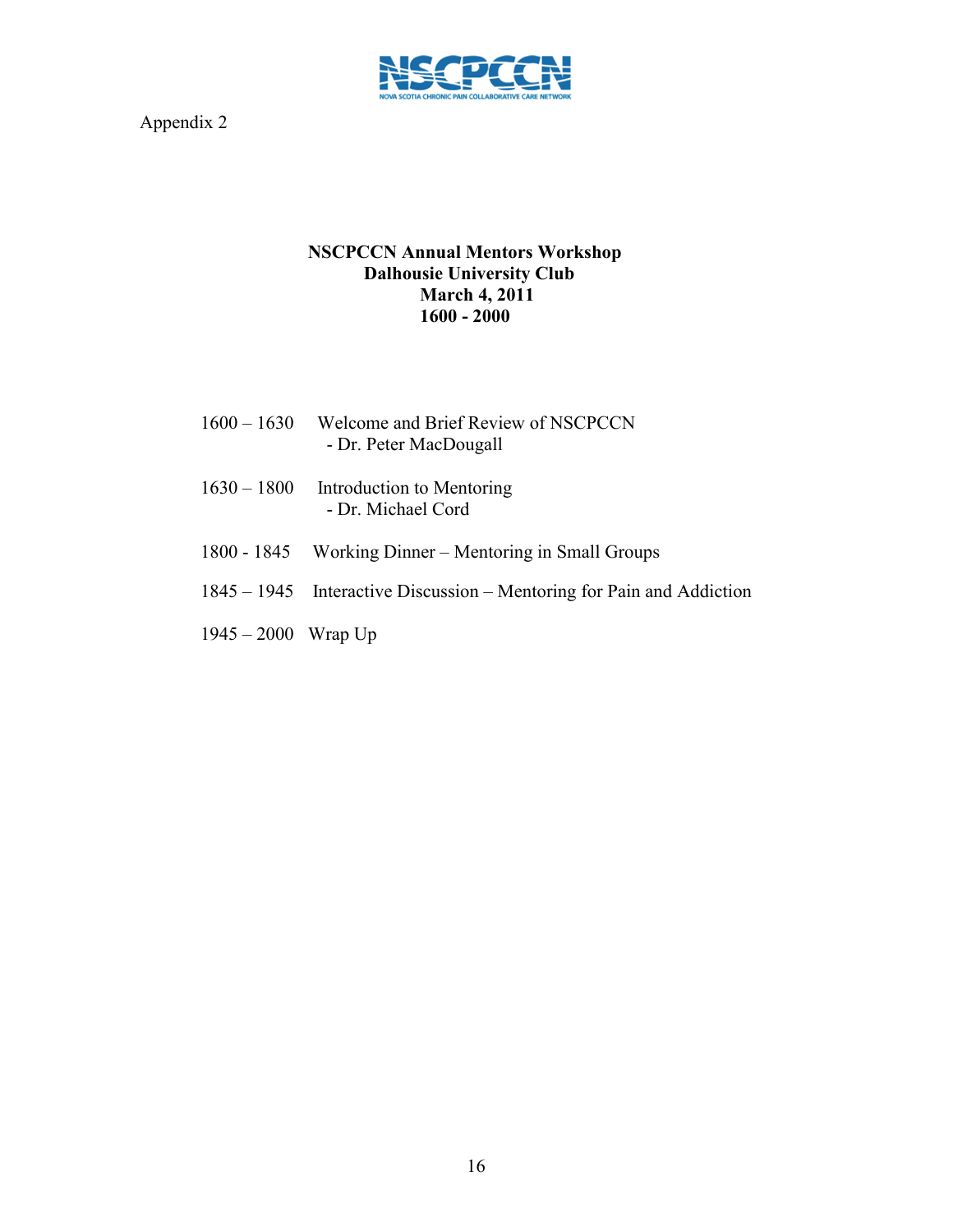

# **NSCPCCN Annual Workshop Dalhousie University Club, 6259 South Street, Halifax March 5, 2011**

| $0745 - 0800$ | Registration and Continental Breakfast                                                                                                                                                                                                                                                                      |  |  |  |
|---------------|-------------------------------------------------------------------------------------------------------------------------------------------------------------------------------------------------------------------------------------------------------------------------------------------------------------|--|--|--|
| $0800 - 0830$ | Welcome and Introductory Remarks<br>NSCPCCN Updates - Dr. Peter MacDougall, Director<br>Mentors: Dr. John Fraser / Dr. Iona Wile<br>Dr. Raed Azer / Dr. Maureen Allen                                                                                                                                       |  |  |  |
| 0830-0900     | Medical Mentoring for Addictions and Pain (Ontario)<br>Dr. Michael Cord and Dr. Joel Bordman                                                                                                                                                                                                                |  |  |  |
| 0900 -0930    | Opioid Contracting and Urine Screening<br>Dr. John Fraser                                                                                                                                                                                                                                                   |  |  |  |
| 0930-1030     | New Research from Dalhousie University<br>Roderick Clarke - Acetaminophen and Opioid Prescribing<br>Judith Fisher - The Effect of an Educational Intervention on<br>$\bullet$<br><b>Meperidine Prescribing</b><br>Dr. Michael Allen - National Survey on Opioid<br>$\bullet$<br>Management in Primary Care. |  |  |  |
| 1030-1045     | Refreshments                                                                                                                                                                                                                                                                                                |  |  |  |
| 1045-1115     | Make Friends with the Prescription Monitoring Program<br>Denise Pellerin                                                                                                                                                                                                                                    |  |  |  |
| $1115 - 1200$ | Keynote Address: Update on the National Opioid Use Guideline Group<br>Dr. Andrea Furlan                                                                                                                                                                                                                     |  |  |  |
| 1200-1300     | Lunch (provided)                                                                                                                                                                                                                                                                                            |  |  |  |
| $1300 - 1430$ | Group Facilitation<br><b>Communication Planning</b><br><b>Meeting Planning</b>                                                                                                                                                                                                                              |  |  |  |
| 1430-1445     | Wrap Up and Evaluation                                                                                                                                                                                                                                                                                      |  |  |  |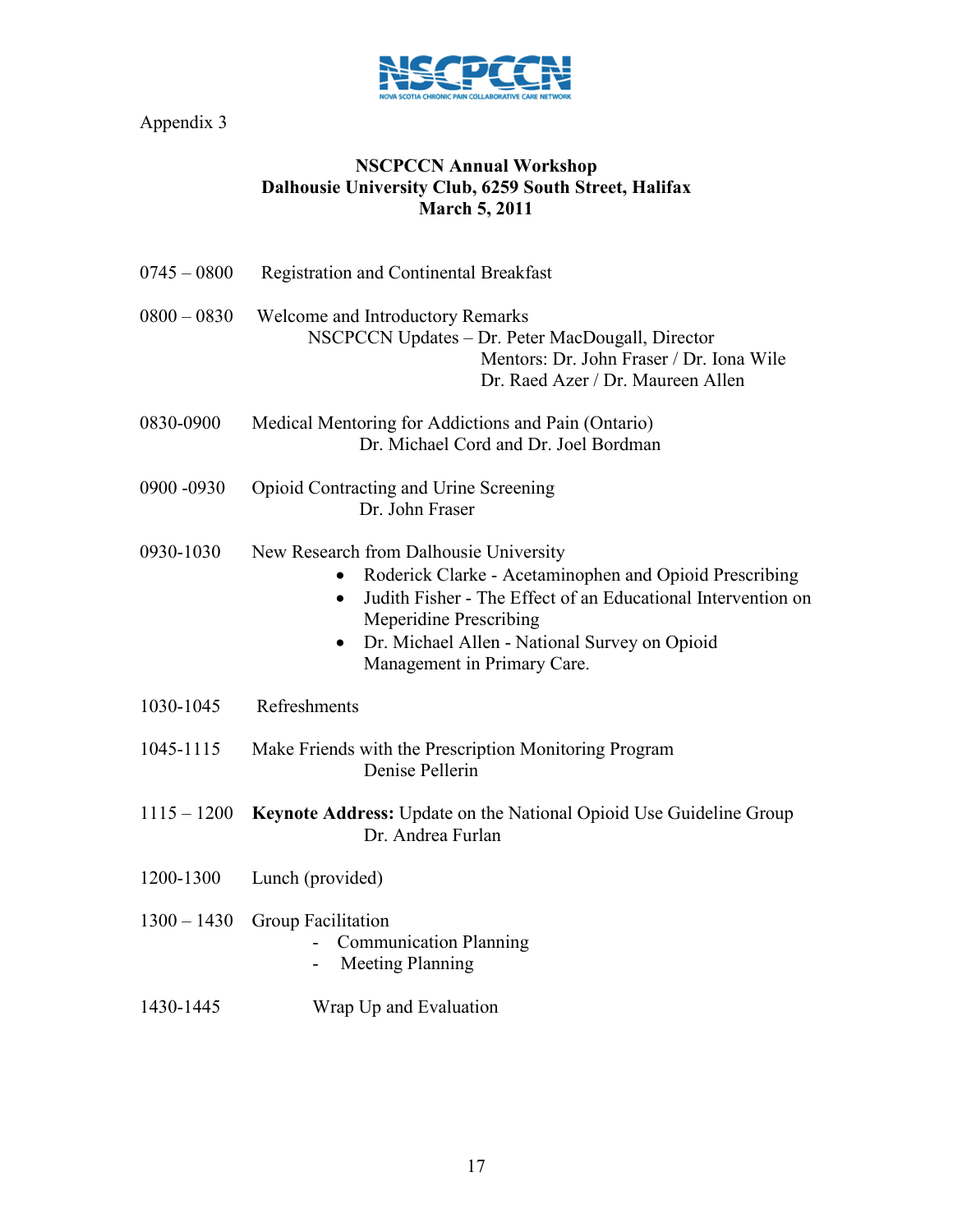

# **NSCPCCN Groups January 2011**